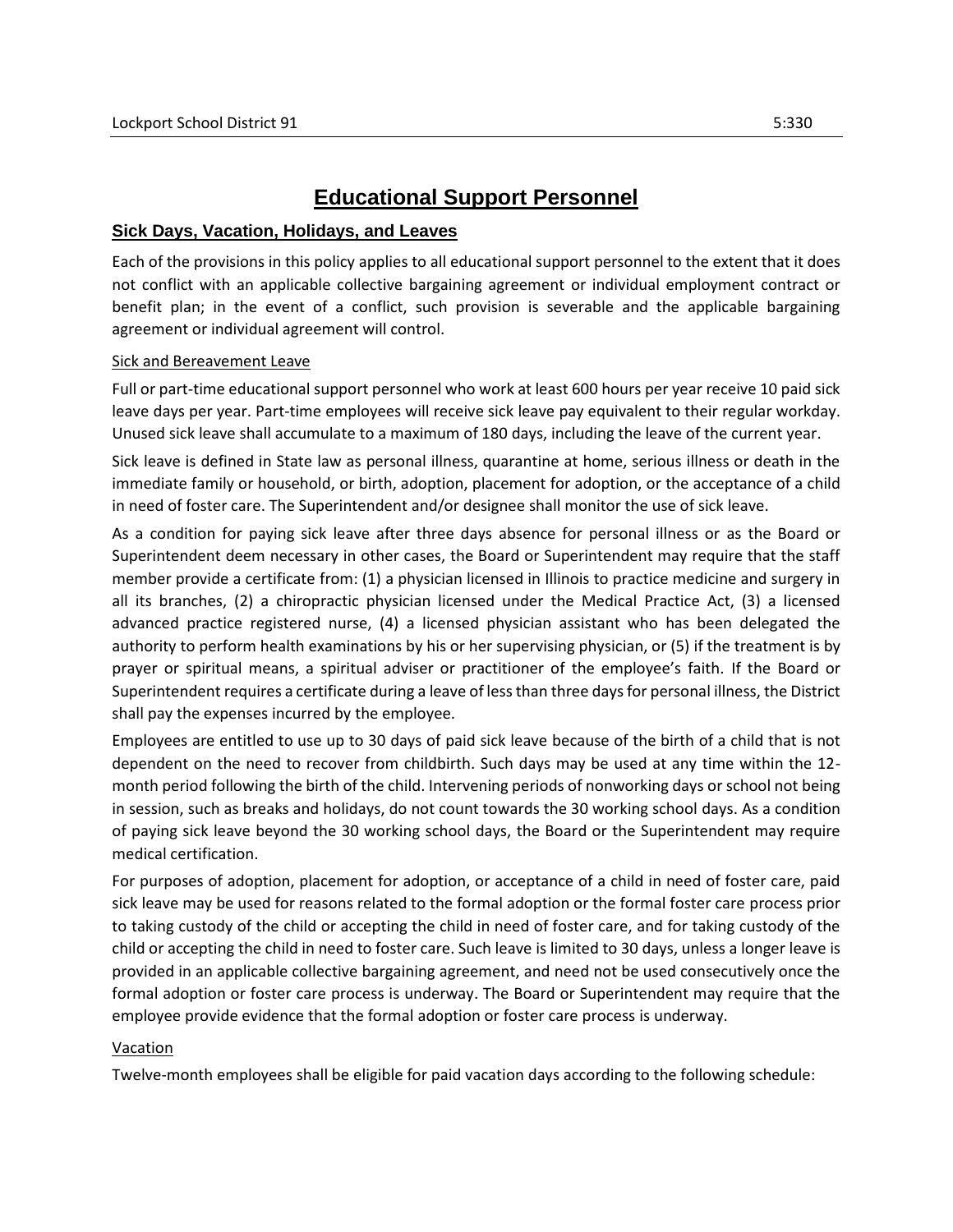|                             |                | Monthly      | <b>Maximum Vacation</b> |
|-----------------------------|----------------|--------------|-------------------------|
| <b>Length of Employment</b> |                | Accumulation | Leave Earned Per Year   |
| <u>From:</u>                | To:            |              |                         |
| Beginning of year 2         | End of year 5  | 0.83 Days    | 10 Days per year        |
| Beginning of year 6         | End of year 15 | $1.25$ Days  | 15 Days per year        |
| Beginning of year 16        | End of year    | 1.67 Days    | 20 Days per year        |

Part-time employees who work at least half-time are entitled to vacation days on the same basis as fulltime employees, but the pay will be based on the employee's average number of part-time hours per week during the last vacation accrual year. The Superintendent will determine the procedure for requesting vacation.

Vacation days earned in one fiscal year must be used by the end of the following fiscal year; they do not accumulate. Employees resigning or whose employment is terminated are entitled to the monetary equivalent of all earned vacation.

## Holidays

Unless the District has a waiver or modification of the School Code pursuant to Section 2-3.25g or 24-2(b) allowing it to schedule school on a legal school holiday listed below, District employees will not be required to work on:

| New Year's Day                    | Labor Day               |
|-----------------------------------|-------------------------|
| Martin Luther King Jr.'s Birthday | Columbus Day            |
| Abraham Lincoln's Birthday        | Veterans Dav            |
| Casimir Pulaski's Birthday        | 2022 Election Day       |
| Memorial Day                      | <b>Thanksgiving Day</b> |
| Juneteenth National Freedom Day   | Christmas Day           |
| Independence Day                  |                         |

A holiday will not cause a deduction from an employee's time or compensation. The District may require educational support personnel to work on a school holiday during an emergency or for the continued operation and maintenance of facilities or property.

## Personal Leave

Full-time educational support personnel have one paid personal leave day per year. The use of a personal day is subject to the following conditions:

- 1. Except in cases of emergency or unavoidable situations, a personal leave request should be submitted to the Building Principal three days before the requested date.
- 2. No personal leave day may be used immediately before or immediately after a holiday, or during the first and/or last five days of the school year, unless the Superintendent grants prior approval.